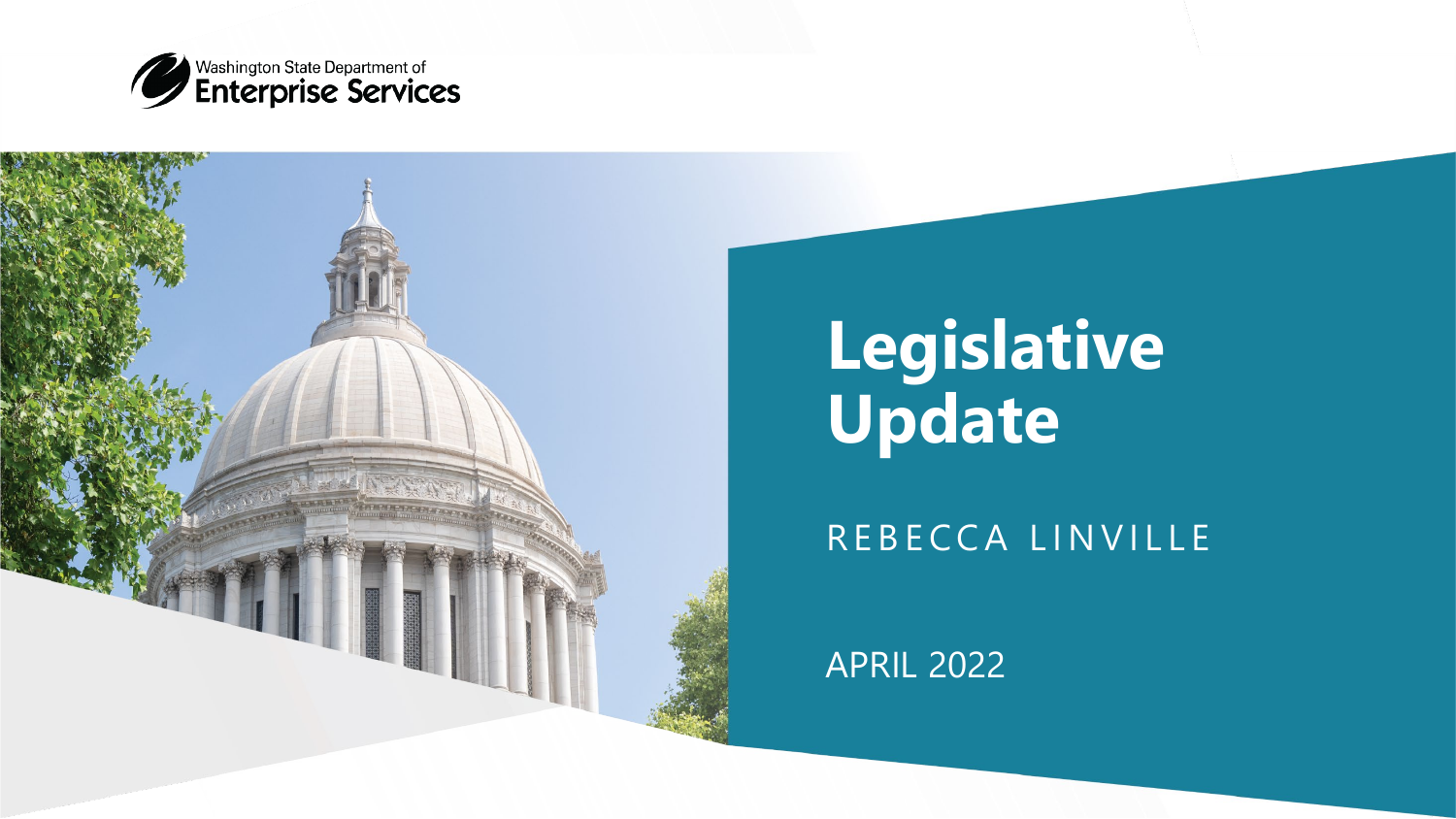### **Primary Bill**

- SHB 2057 State Patrol Workforce
- SSB 5910 Hydrogen

#### **Secondary Bills**

- ESHB 1329 Public Meetings
- HB 1719 Military Equipment/Law Enforcement
- ESSB 5974 Transportation Resources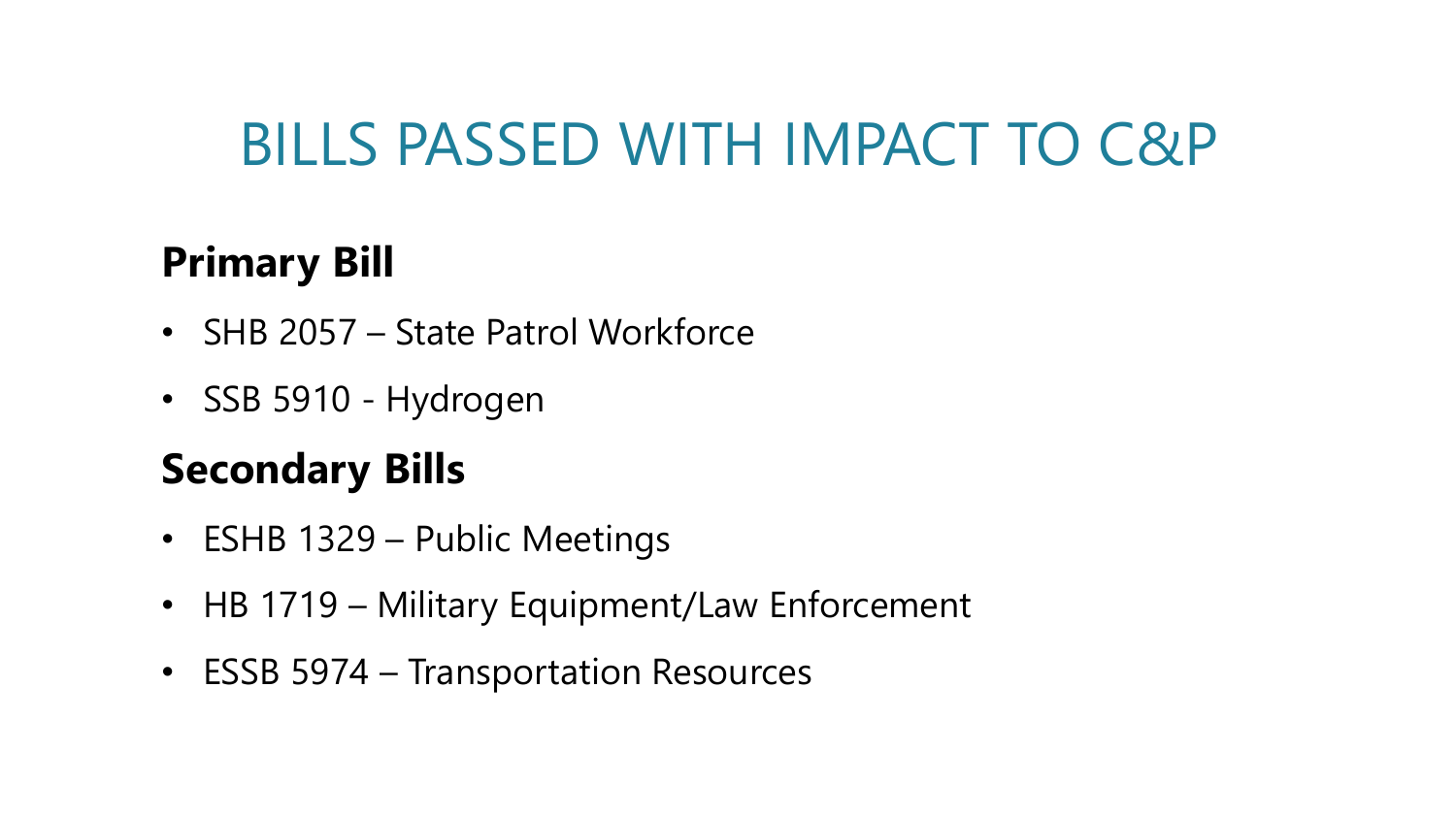#### **SHB 2057 State Patrol Workforce**

- Directs C&P to run and oversee competitive procurement for WSP
- Hire an independent diversity, equity and inclusion consultant
- Work with Office of Equity & WSP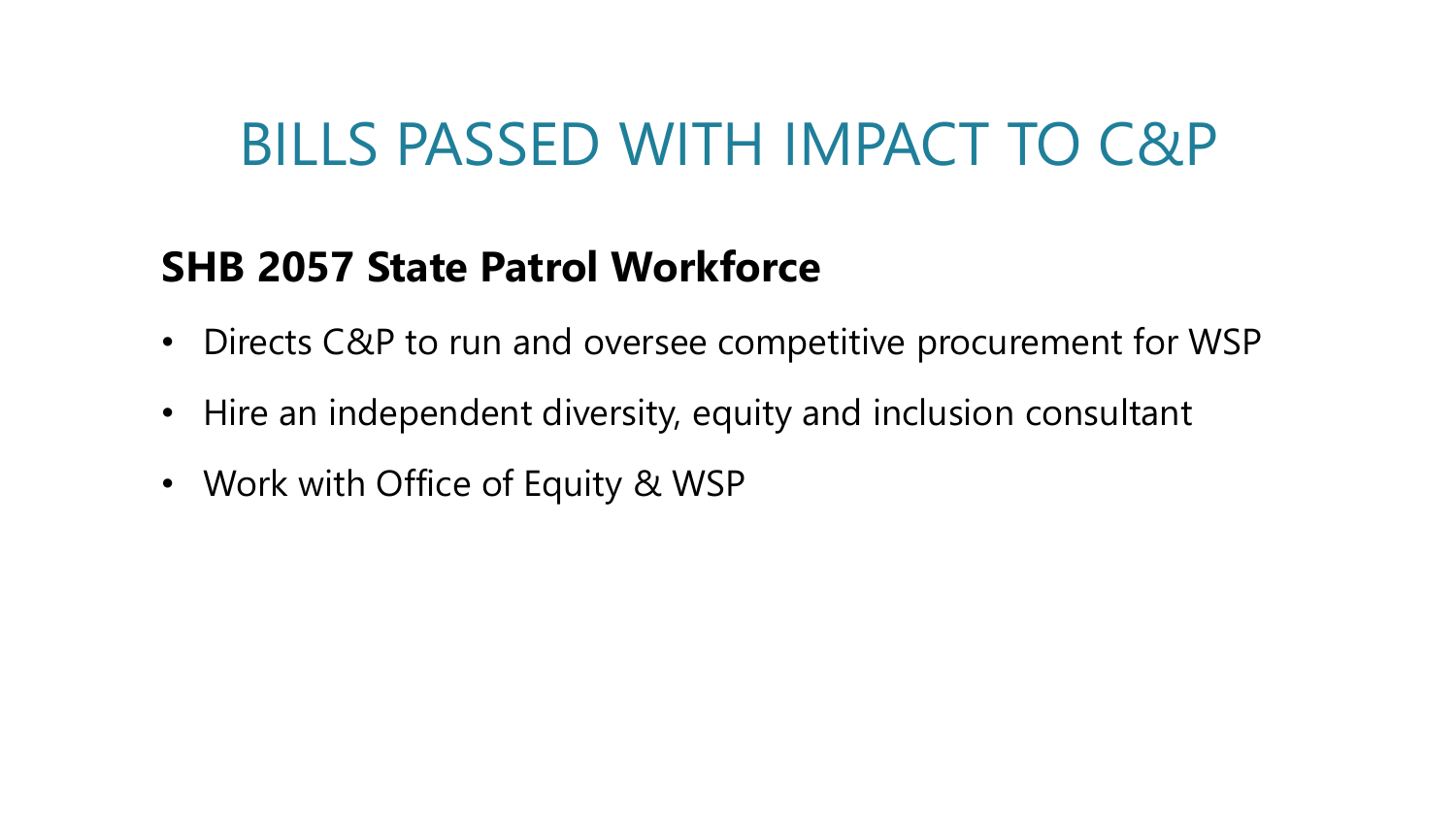#### **SSB 5910 Hydrogen**

- Creates a new Office of Renewable Fuels
- Create a statewide framework and policies around 'electrolytic hydrogen'
- Minor Impact to DES Biodiesel Use Report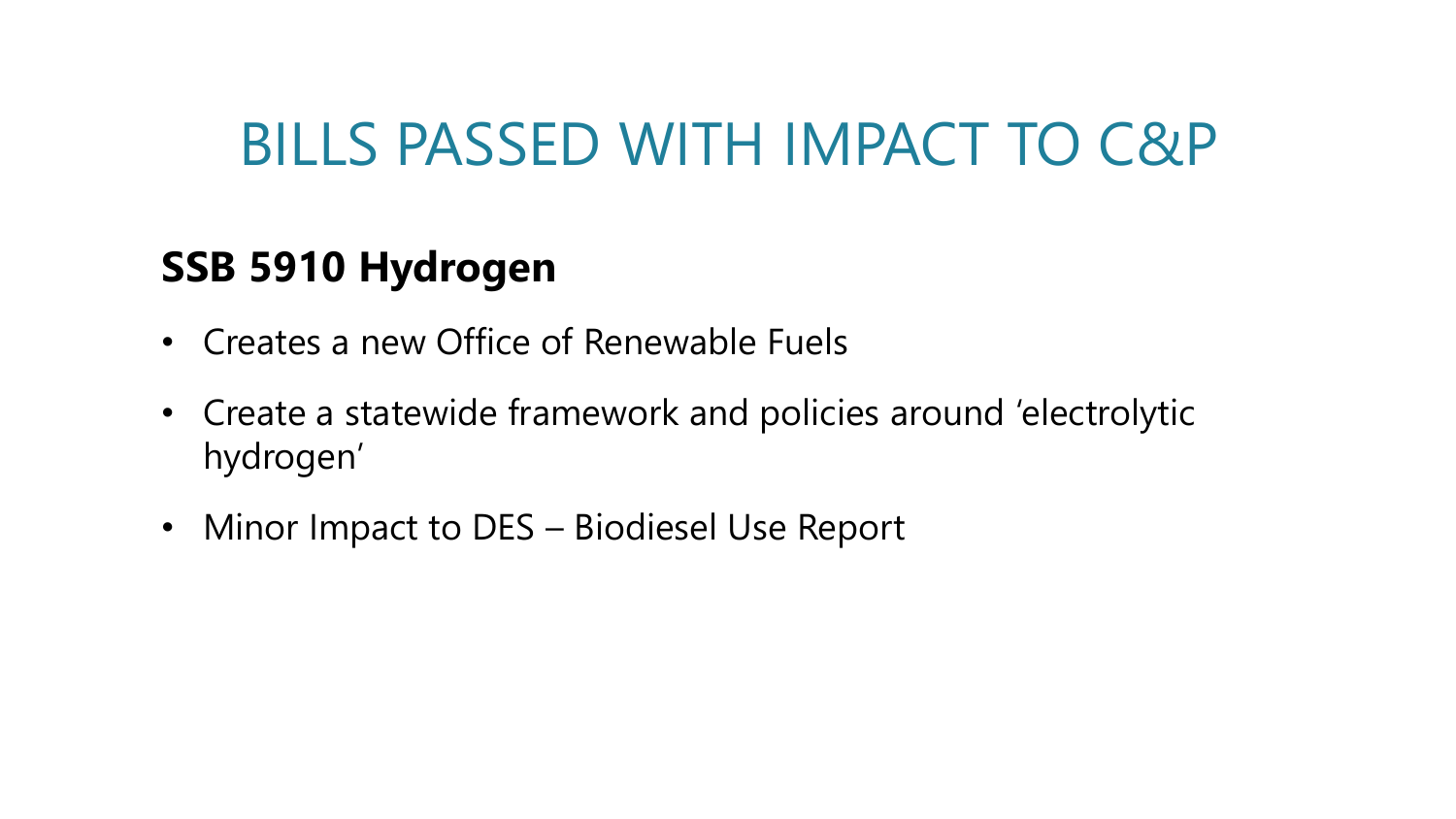#### **ESHB 1329 Public Meetings**

- Amends Washington's Open Public Meetings Act, OPMA (RCW 42.30)
- Encourages agencies to provide opportunities for remote comment and participation. May require some public agencies to adjust processes and, if necessary, make appropriate IT investments.
- Minor Impact to DES We already offer public meetings and participation remotely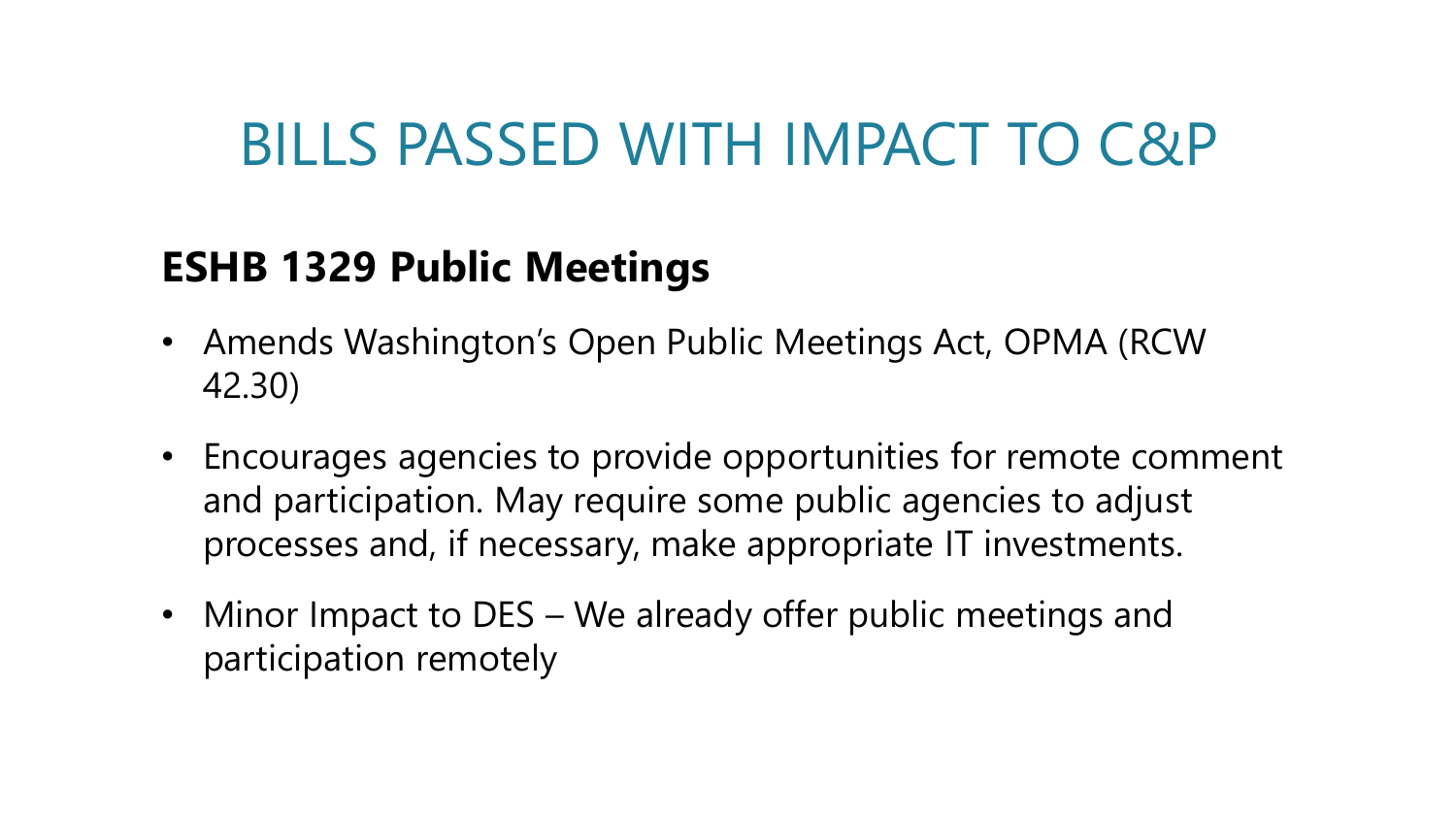#### **HB 1719 Military Equipment/Law Enforcement**

- Bill clarifies restrictions passed during last session, which caused agencies to pause purchasing less lethal munition
- Minor Impact to DES C&P has a master contract for less lethal munition. Anticipate an increase in sales as a result of the passed legislation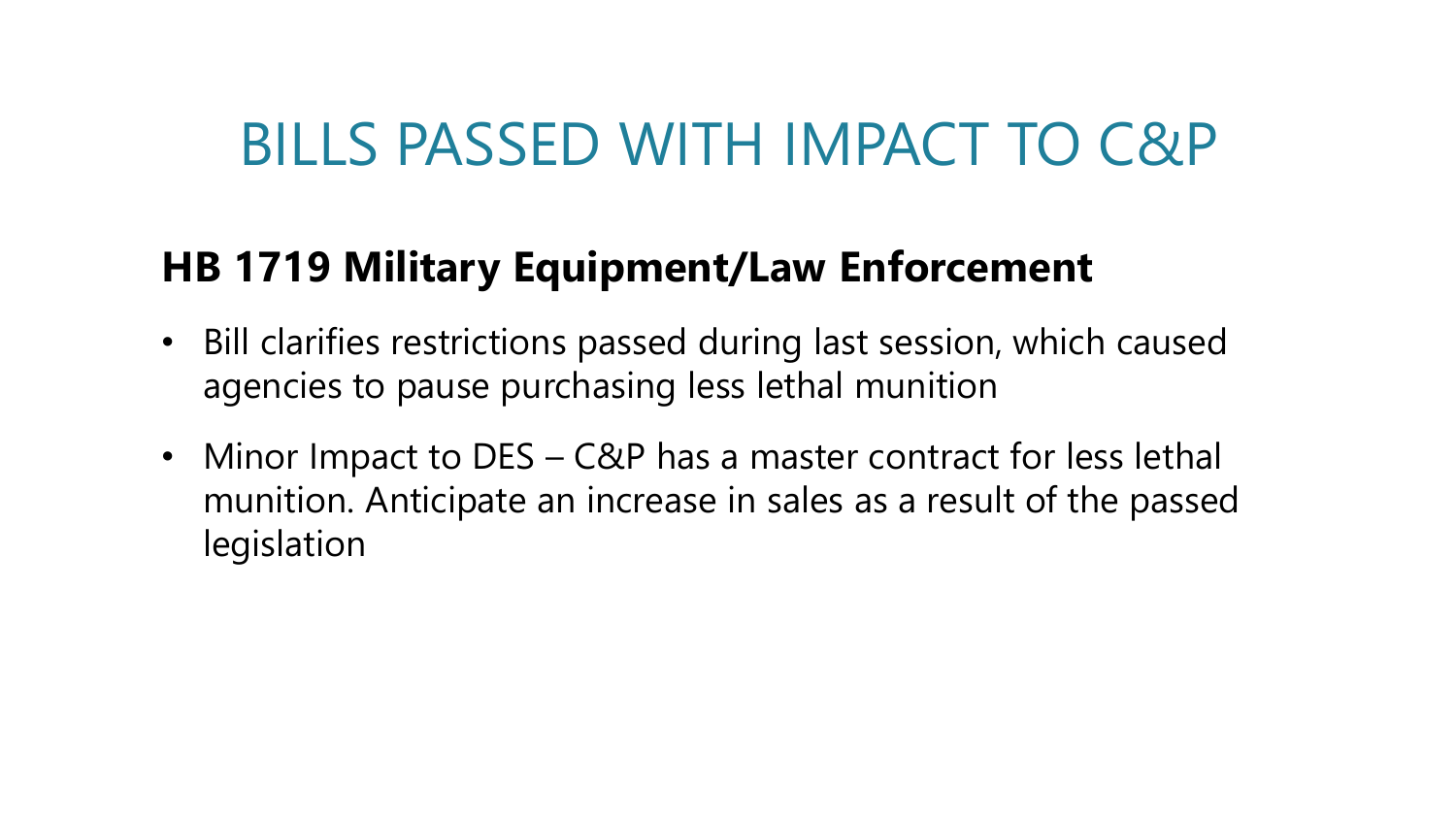#### **ESSB 5974 Transportation Package Bill**

- Package would tax and spend approx. \$16.8 billion on infrastructure, climate change (GHG emission reductions), and social/environmental justice
- Creates an interagency Electric Vehicle Coordinating Council and includes DES as a member.
- Minor Impact to DES C&P already has a master contract for electric vehicles, buses, and transport vans. As a result of the legislation, demand may increase.